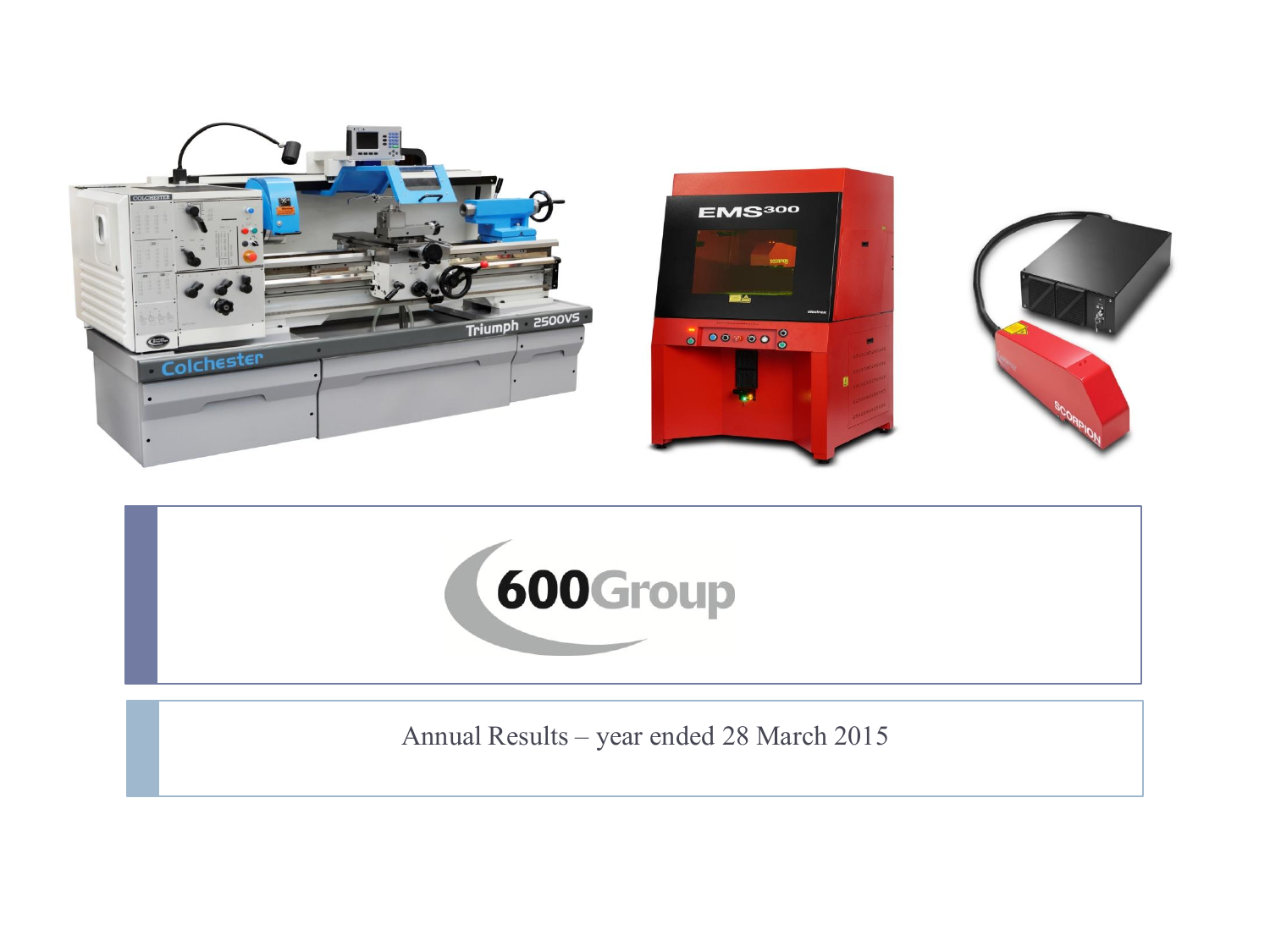# 2015 - Overview

- Increased revenues and improved market share in the US and Europe in a challenging trading environment
- Acquisition of TYKMA Inc.  $-$  a leading laser marking business
- Investment in ProPhotonix  $Ltd a$  designer and distributor of laser related products and LED systems

---------------

- New long term debt package in place including the issue of £7.7m of loan notes with warrants
- **Launch of new Harrison and Colchester lathes and introduction of Clausing** product ranges to Europe
- Strengthened Board and senior management team

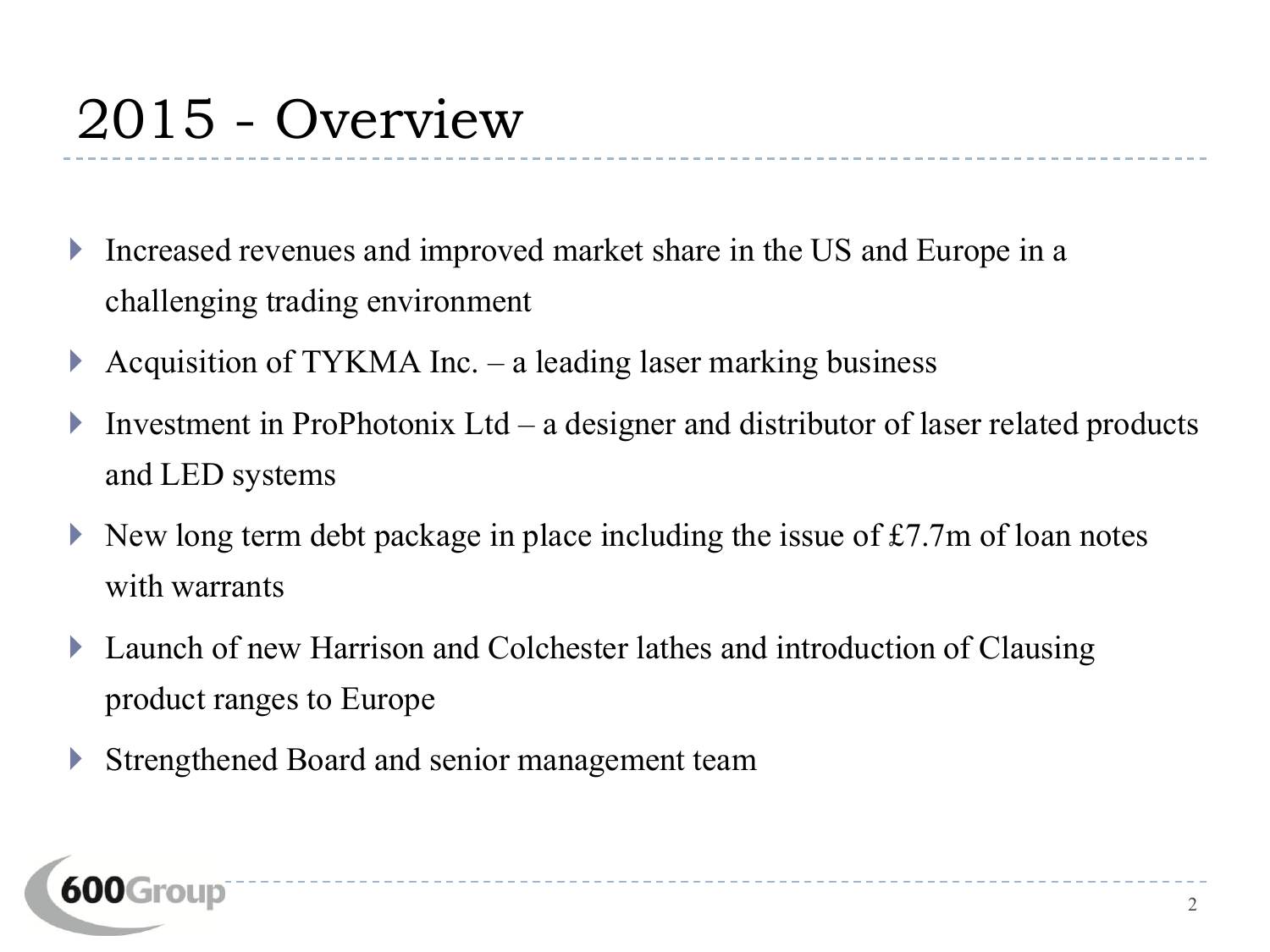#### Financial Review

- Profit before tax £3.68m (2014: £2.48m)
- ▶ Underlying profit before tax  $£2.01m$  (2014: £1.97m)
- Earnings per share 2.66p (2014:2.19p)
- Underlying earnings per share\* of 2.09p (2014:1.90p)
- Revenues increased by 5% to £43.8m  $(2014: \text{\pounds}41.7m)$
- Group net operating margin\* maintained at 5.6%

\* From continuing activities, before pension credit interest, amortisation of shareholder loan costs and special items.

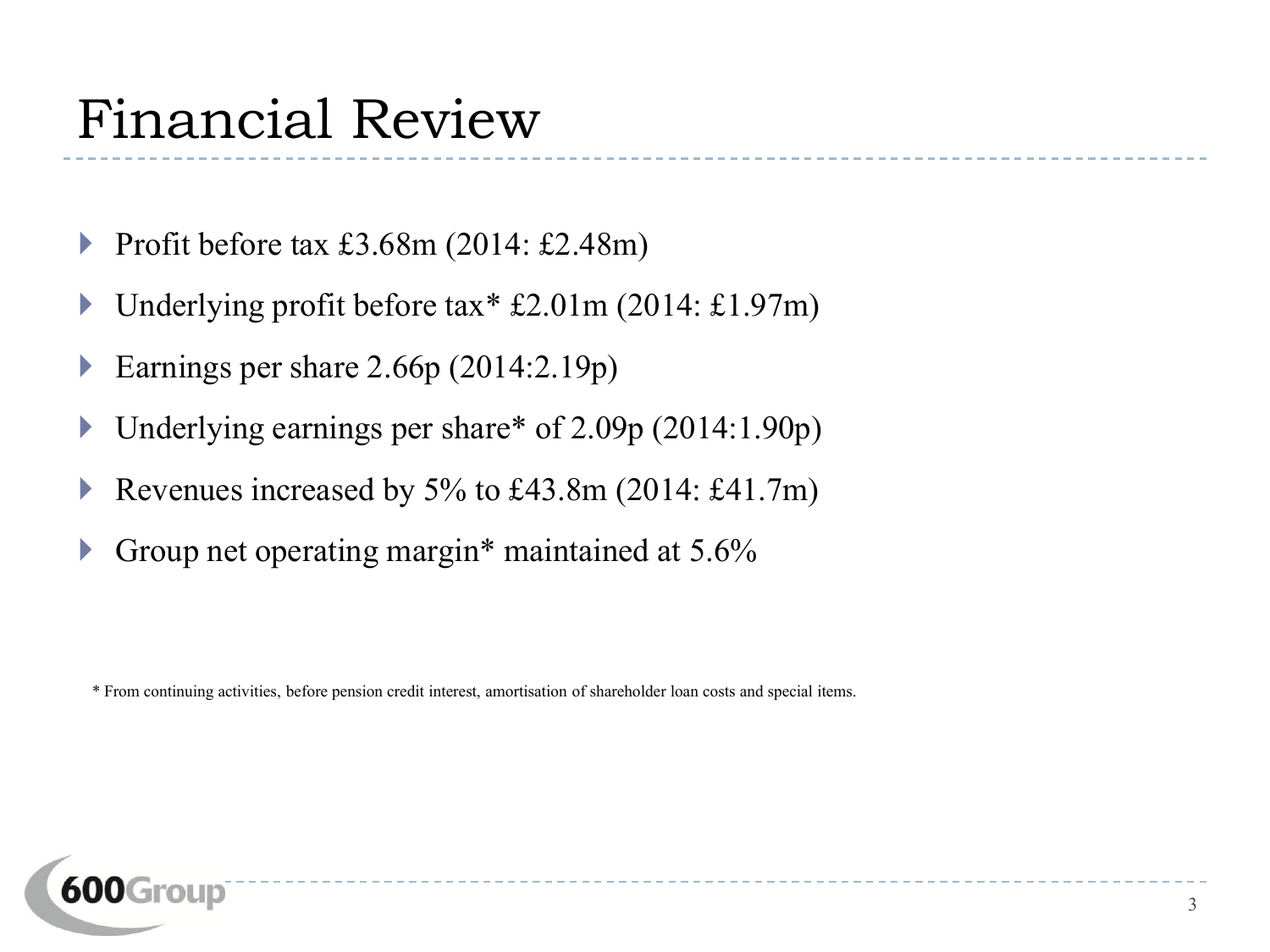# Summary Results

| $\mathbf{f}$ m                                                                                                                                                   | <b>FY15</b> | <b>FY14</b>       |
|------------------------------------------------------------------------------------------------------------------------------------------------------------------|-------------|-------------------|
| Revenues                                                                                                                                                         | 43.79       | 41.71             |
| Gross Profit*                                                                                                                                                    | 14.42       | 13.86             |
| Gross Margin*                                                                                                                                                    | 32.9%       | 33.2%             |
| Operating Profit*                                                                                                                                                | 2.46        | 2.35              |
| Operating Margin*                                                                                                                                                | 5.6%        | 5.6%              |
| Profit Before Taxation*                                                                                                                                          | 2.01        | 1.97              |
| Taxation                                                                                                                                                         | (1.33)      | (0.62)            |
| Other items (including pensions credits)                                                                                                                         | 1.67        | 0.50              |
| Profit for the period                                                                                                                                            | 2.35        | 1.85              |
|                                                                                                                                                                  |             |                   |
| Basic Earnings per share (p)                                                                                                                                     | 2.66p       | 2.19p             |
| Underlying Earnings per share $(p)^*$<br>* From continuing activities, before pension credit interest, amortisation of shareholder loan costs and special items. | 2.09p       | 1.90 <sub>p</sub> |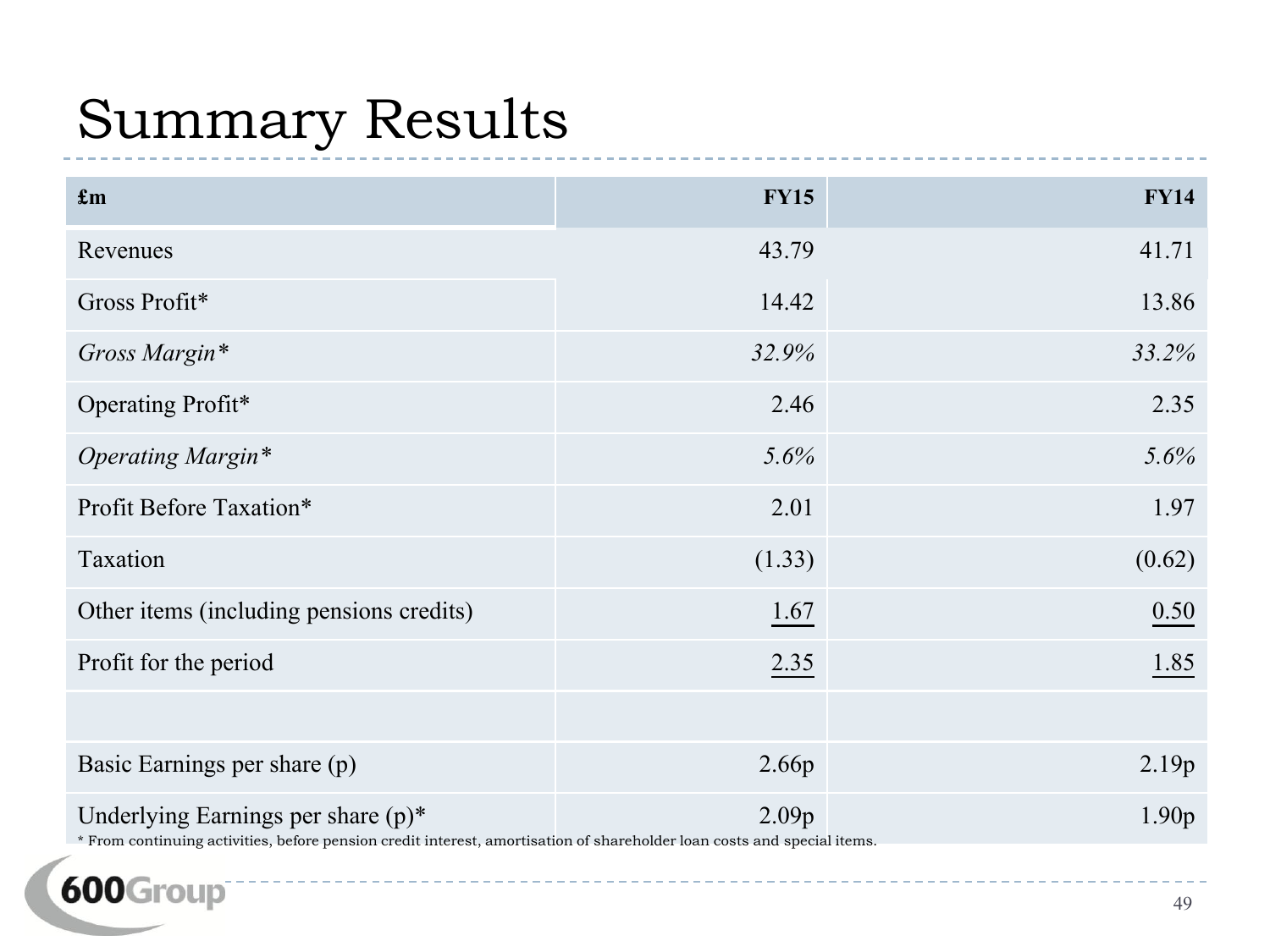#### Cash Flow Statement

| £m                                      | <b>FY 15</b> | <b>FY 14</b> |
|-----------------------------------------|--------------|--------------|
| PROFIT FOR THE PERIOD                   | 2.35         | 1.85         |
| Adjustment for non-cash items           | 0.67         | 0.86         |
| Working capital movements               | (2.64)       | (0.72)       |
| <b>TRADING CASH FLOW</b>                | 0.38         | 1.99         |
| Interest and taxation paid              | (0.62)       | (0.79)       |
| <b>OPERATING CASH FLOW</b>              | (0.24)       | 1.20         |
| Investing activities                    | (6.22)       | (1.01)       |
| Equity raised                           | 1.15         | 0.03         |
| Debt increase/(repaid)                  | 5.08         | (0.01)       |
| (DECREASE)/INCREASE IN CASH EQUIVALENTS | (0.23)       | 0.21         |
| Debt (increase)/ repaid                 | (5.08)       | 0.01         |
| FX/other movements                      | (0.18)       | (0.12)       |
| MOVEMENT IN NET DEBT                    | 5.49         | 0.10         |

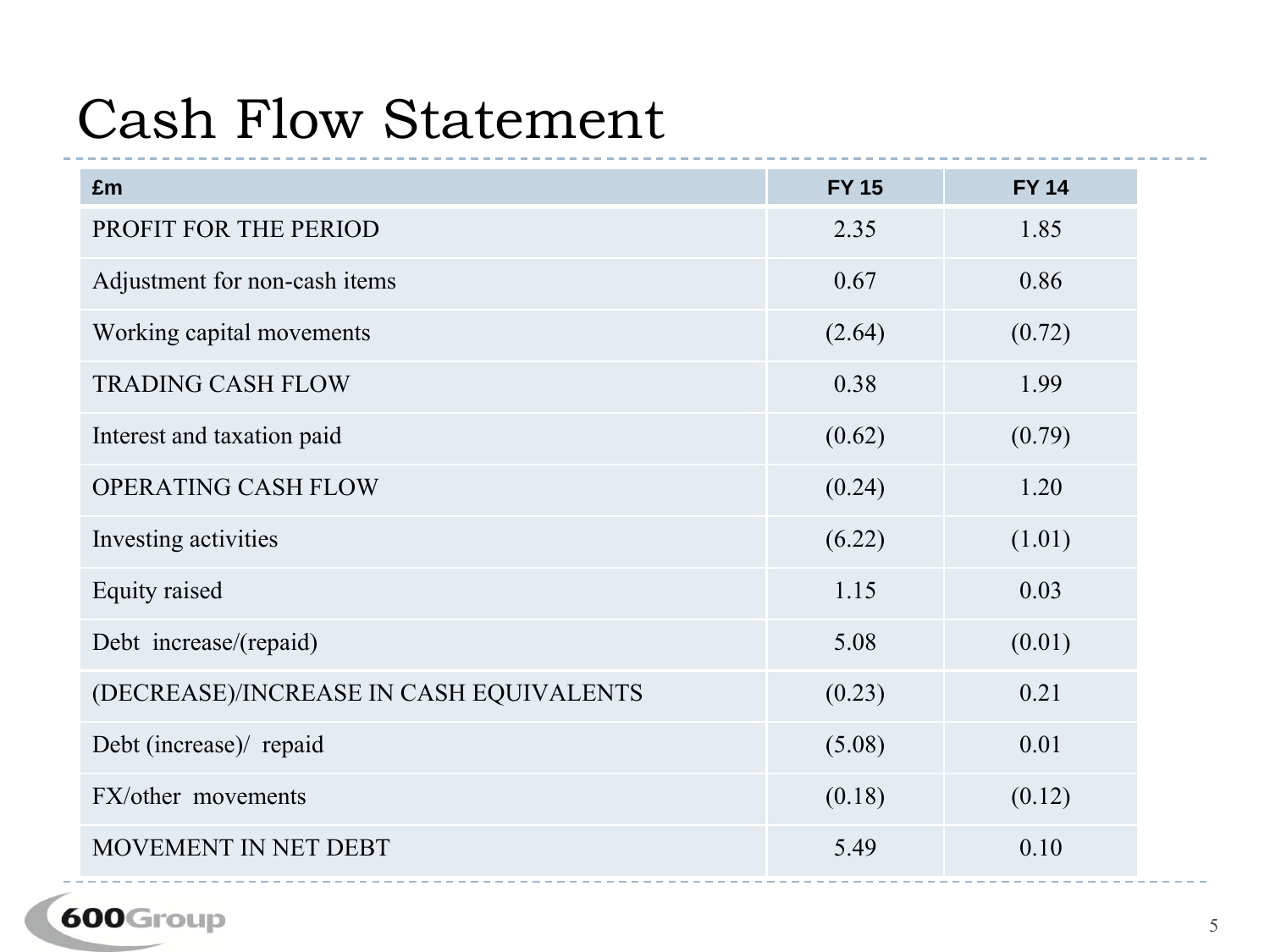# Financial Position

| £m                                                                                                       | <b>FY 15</b>                        | <b>FY 14</b>                       |
|----------------------------------------------------------------------------------------------------------|-------------------------------------|------------------------------------|
| FIXED ASSETS, DEVELOPMENT COST, INVESTMENT                                                               | 8.03                                | 6.13                               |
| <b>GOODWILL</b>                                                                                          | 7.14                                |                                    |
| CONTINGENT DEFERRED CONSIDERATION                                                                        | (4.17)                              |                                    |
| NET PENSION SURPLUS (net of deferred tax)                                                                | 22.29                               | 12.36                              |
| <b>WORKING CAPITAL</b><br>Inventory<br>Receivables<br>Payables                                           | 11.04<br>7.07<br>(6.79)<br>11.32    | 8.50<br>6.21<br>(6.42)<br>8.29     |
| <b>NET DEBT</b><br>Cash & cash equivalents<br>Bank and financial leases<br>Loan Notes /Shareholder loans | 0.90<br>(4.92)<br>(6.78)<br>(10.80) | 1.15<br>(4.17)<br>(2.29)<br>(5.31) |
| OTHER ASSETS (NET)                                                                                       | 0.89                                | 1.08                               |
| <b>NET ASSETS</b>                                                                                        | 34.73                               | 22.55                              |

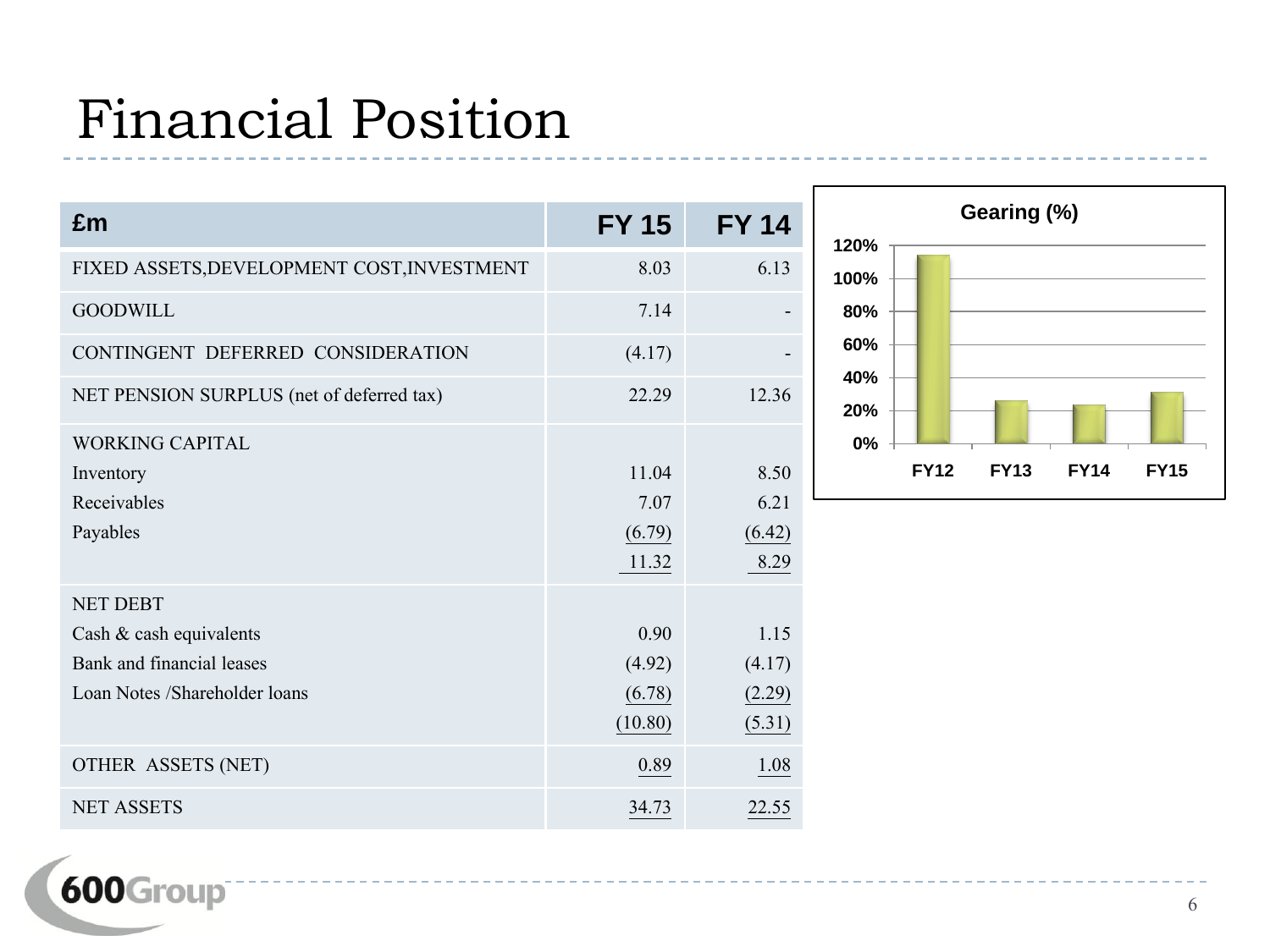#### Debt structure

UK bank (UK priority lender) up to  $£5m$  – current facilities of £4.4m – drawn £2.5m March 2015

\_\_\_\_\_\_\_\_\_\_\_\_\_\_\_\_\_\_\_\_\_\_\_\_\_\_\_\_\_\_\_\_\_\_

- **Loan notes** ( $2<sup>nd</sup>$  ranking) up to £8.5m maximum, currently £7.7m issued
- $\blacktriangleright$  UK pension trustee (ranking 3<sup>rd</sup> behind loan notes)
- $\triangleright$  UK pension fund has assets c. £230m and is well funded
- **IFRS** surplus on Group balance sheet is c.  $£35m$  before deferred tax
- **Technical Provisions funding (on a gilt yield only) is approximately 97%**
- $\triangleright$  Closed to new members and accrual of benefits for 2 years
- $\blacktriangleright$  No current deficit contributions payable until at least next valuation (April 2016)
- On flight path to buy-out within 7-9 years with no further contributions.

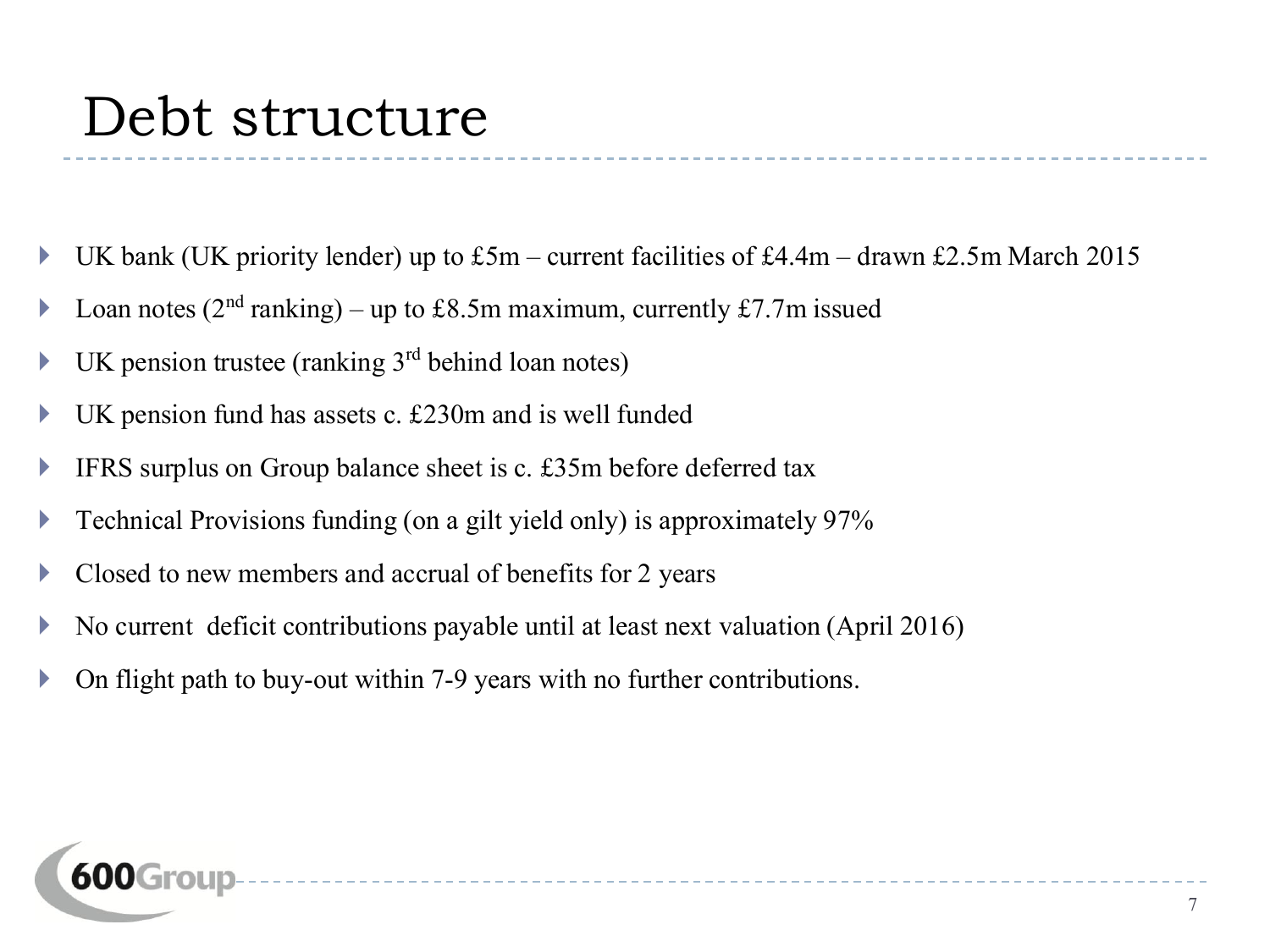#### Group activities

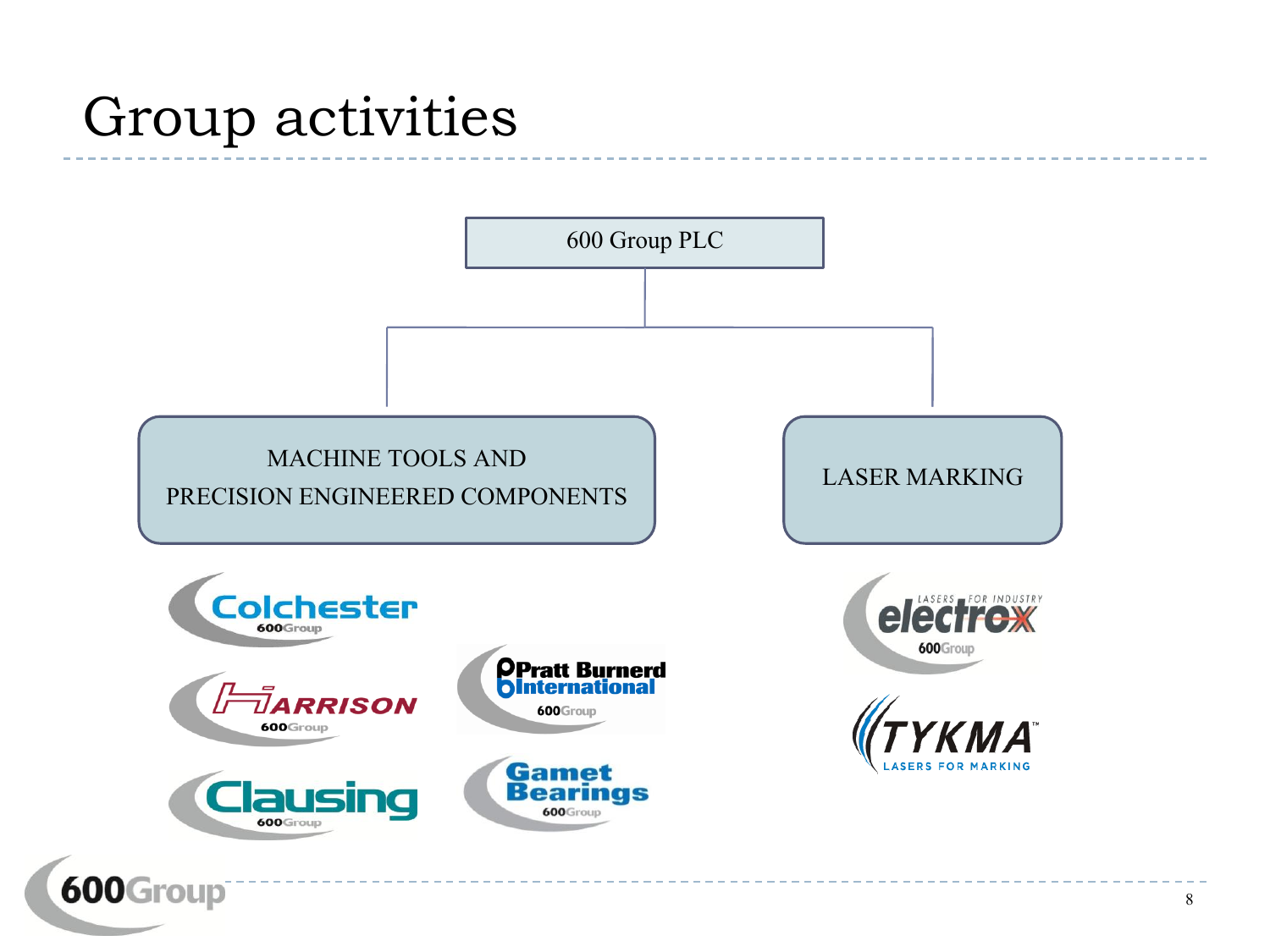#### Board of Directors & Operational Directors

- **Paul Dupee Executive Chairman**
- Neil Carrick Group Finance Director
- Stephen Rutherford Non Executive Director
- ▶ Derek Zissman Non Executive Director
- Stephen Fiamma Non Executive Director
- **Mike Berry Managing Director 600 Group Europe**
- **Don Haselton President 600 Group Inc**
- **David Grimes CEO of Tykma Inc.**

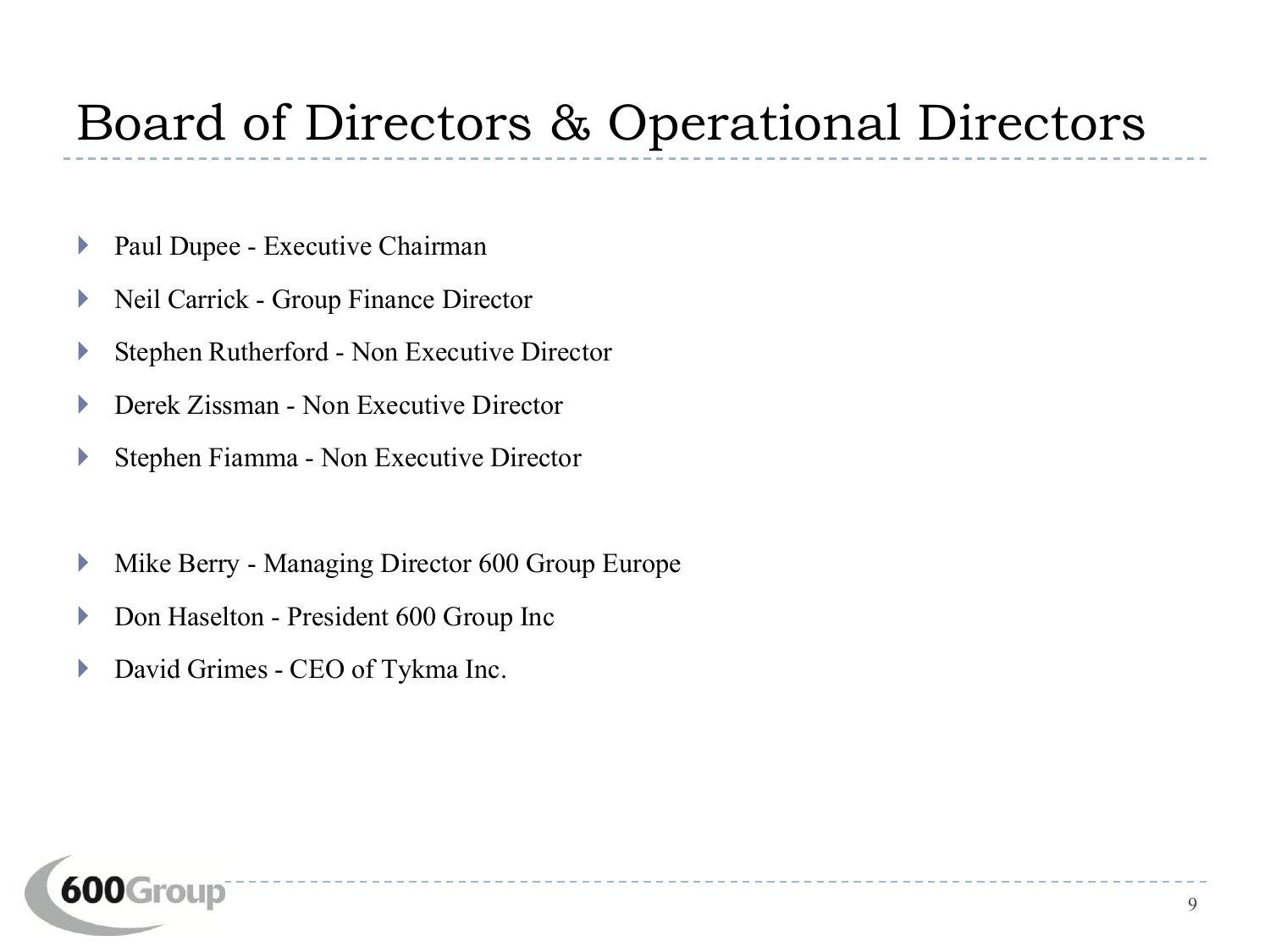# Group revenues by destination

**FY 15 pro forma (incl TYKMA), % of total**



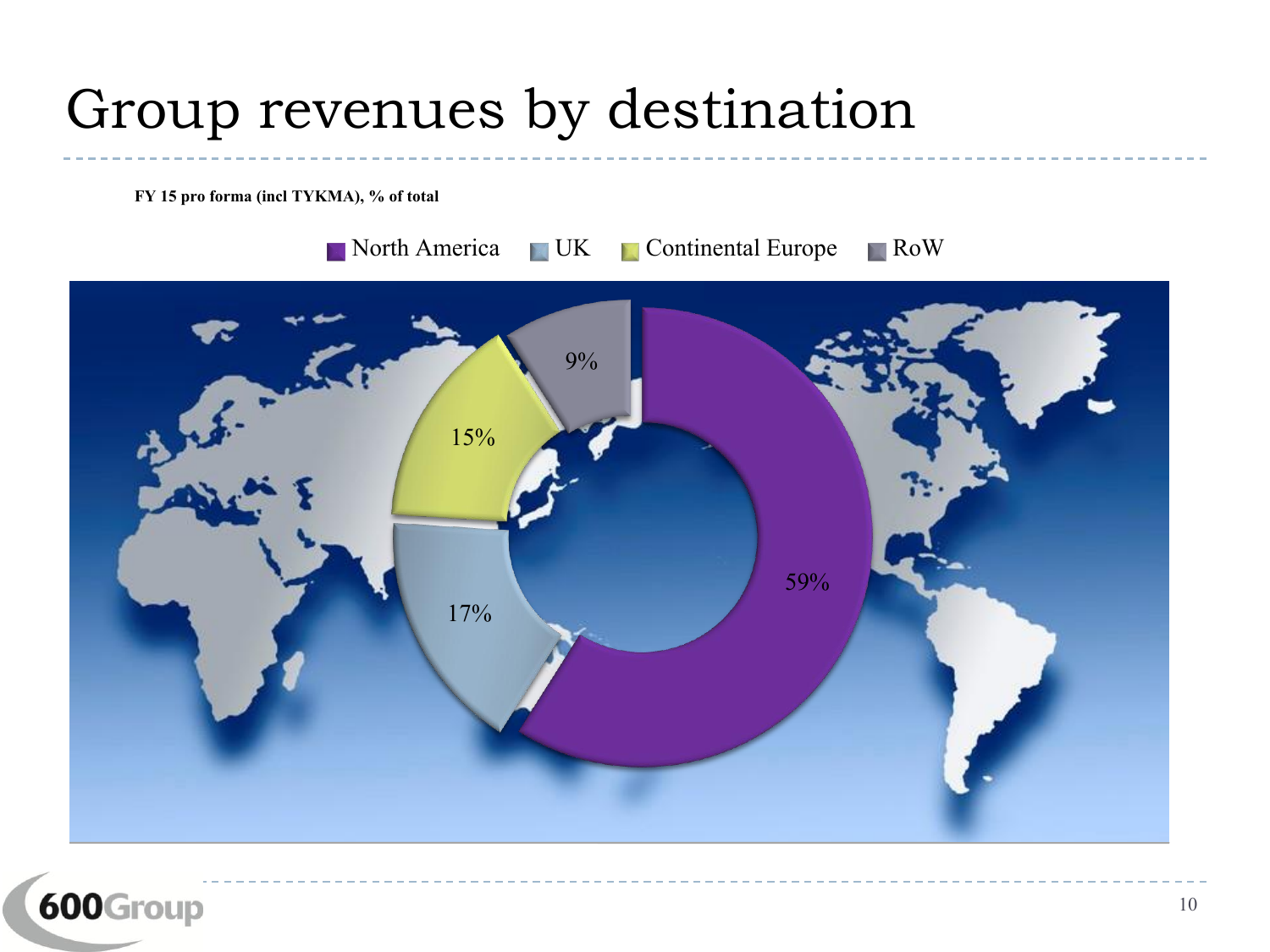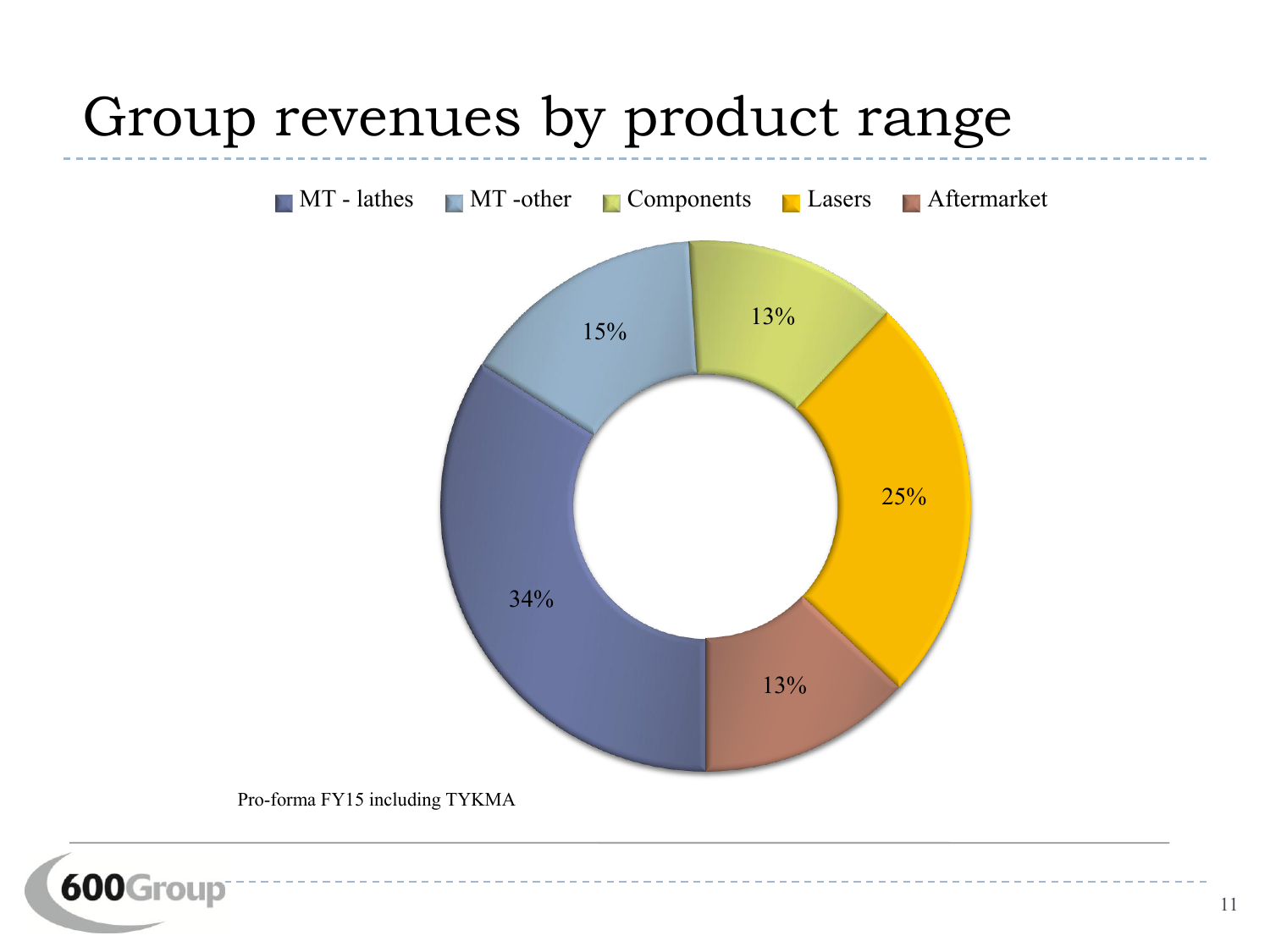# Machine Tools segment financials







**EBIT – FY12 to FY15**

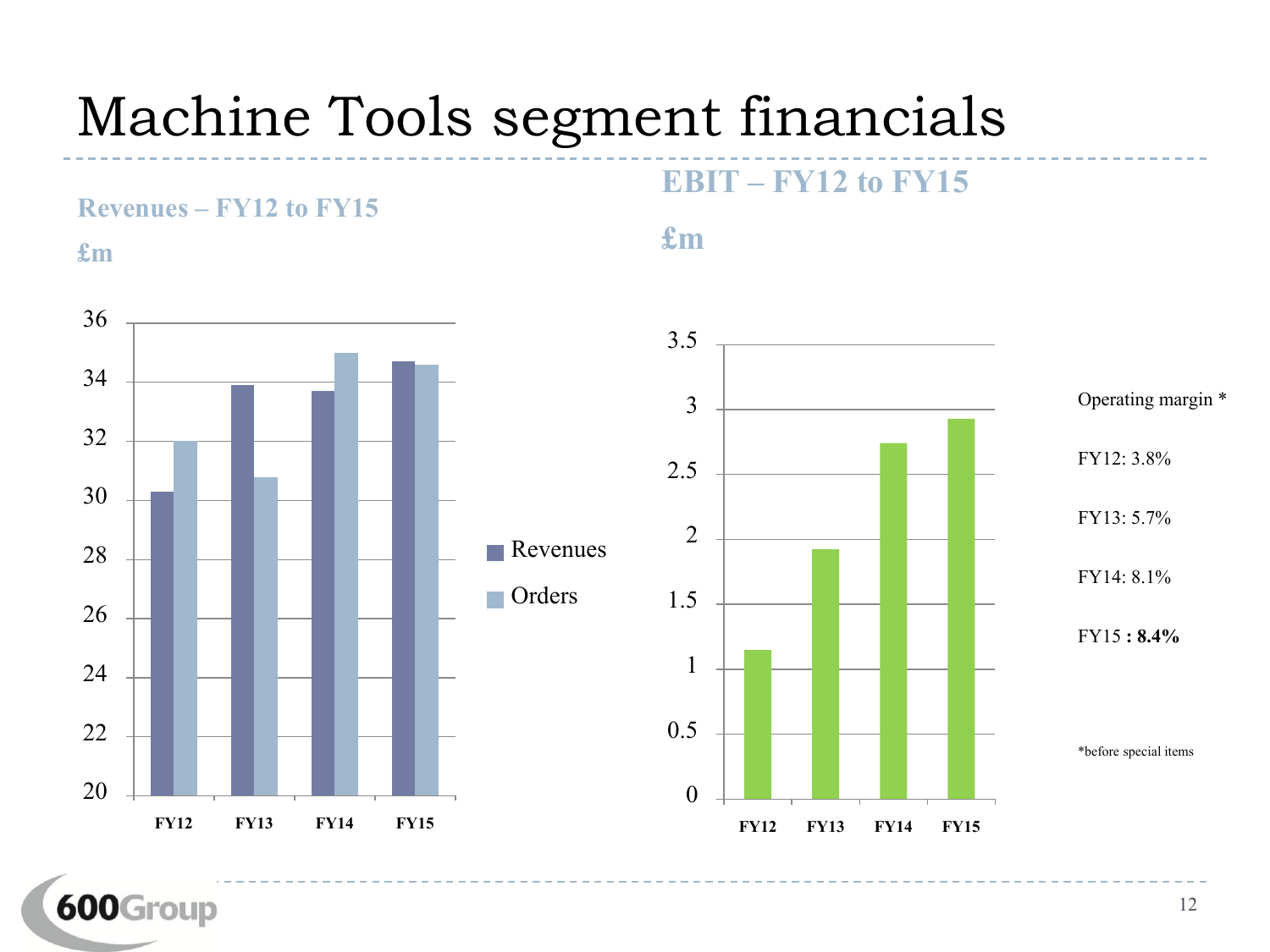### Laser Marking segment financials



#### **EBIT – FY12 to FY15**



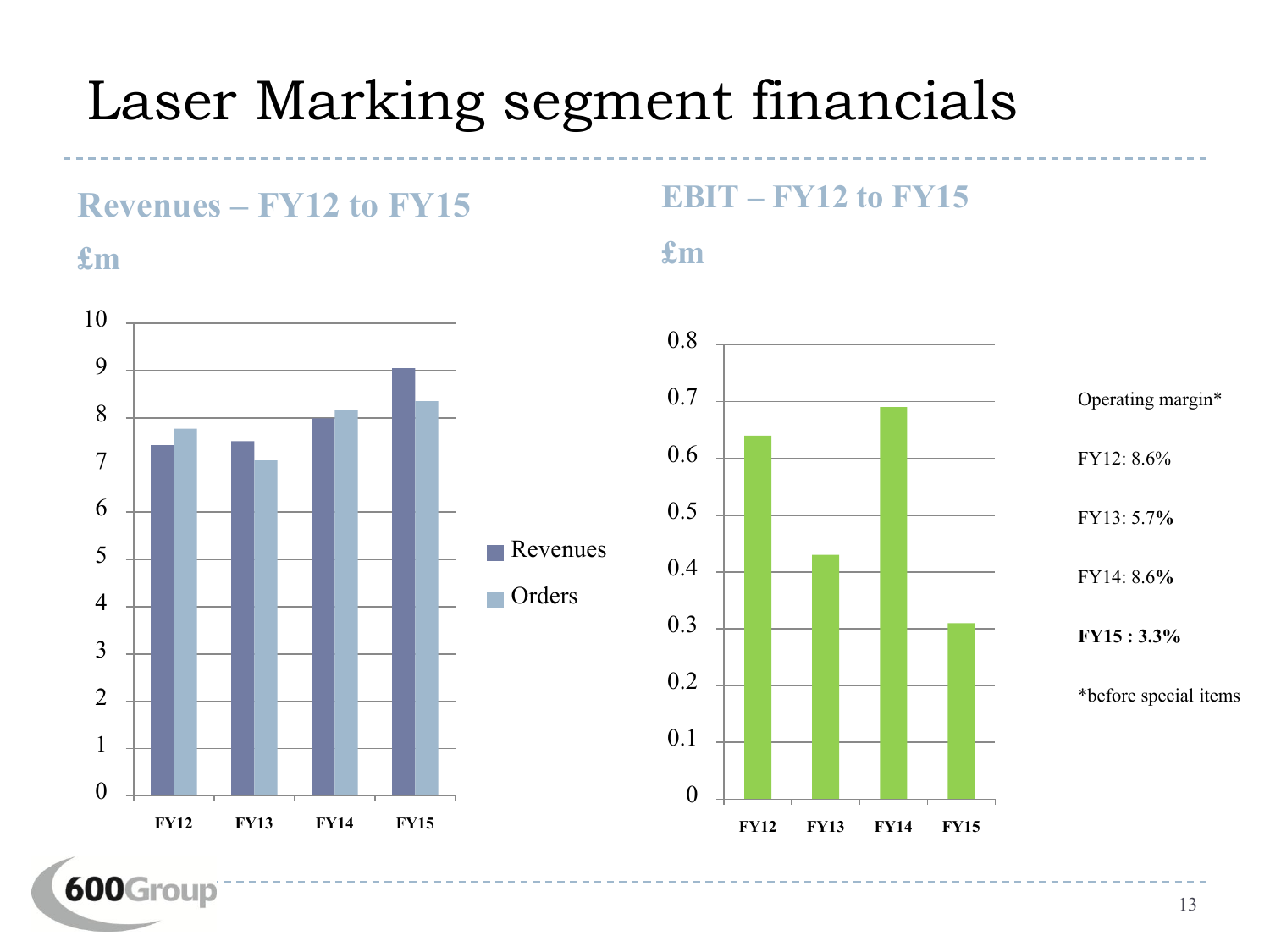# Machine Tools





- New designs launched
- ▶ Continued decrease in lead times for delivery
- Increased focus on international markets to leverage brand value







- Introduction of selected Clausing machines to UK , Europe and SE Asia
- $\blacktriangleright$  New facilities in Kalamazoo
- Continued market share gains from providing quality products at competitive prices on short lead times

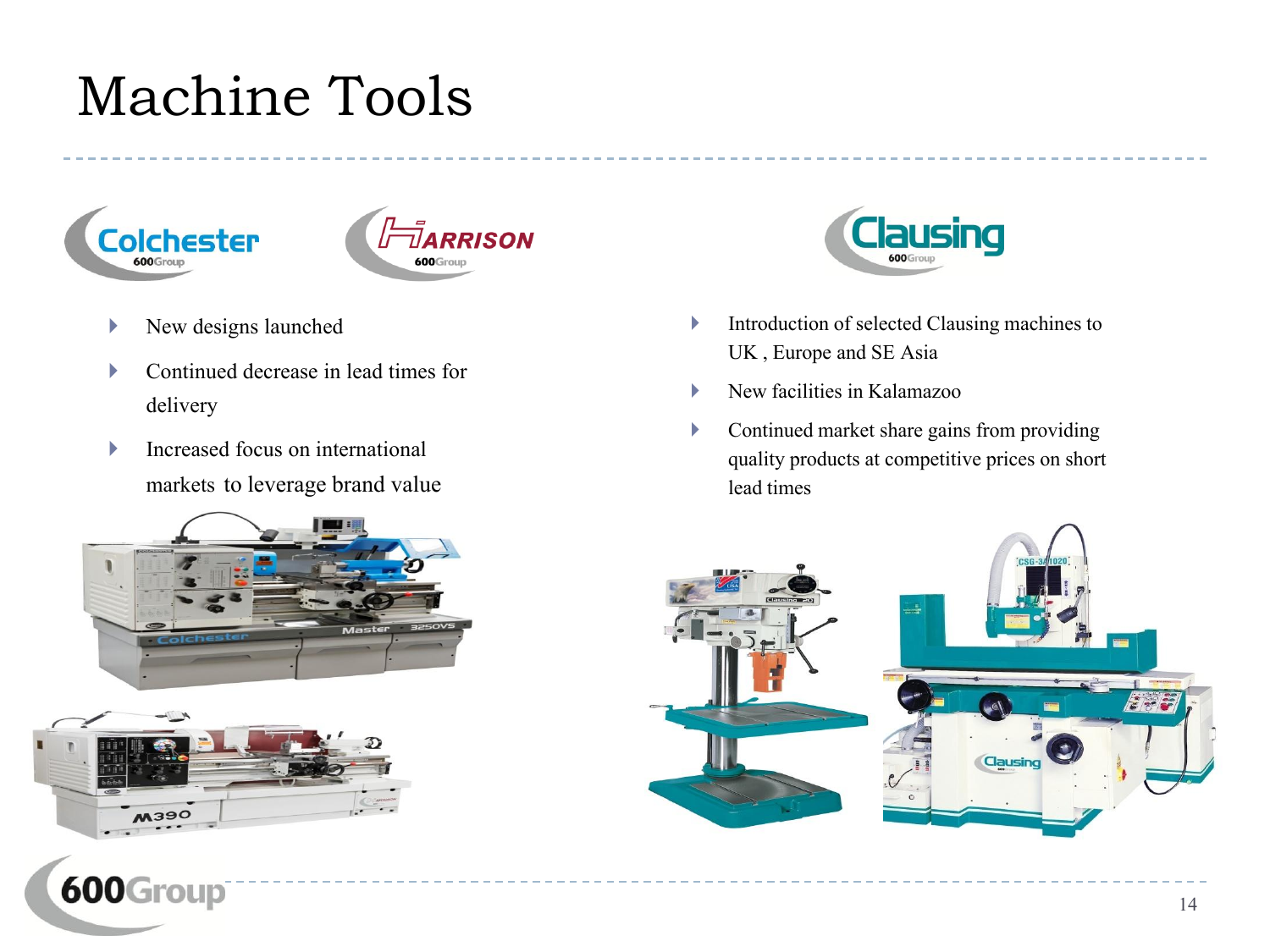# Laser Marking



- Division now led by TYKMA CEO David Grimes
- **Management teams combined**
- $\triangleright$  Sales driven by US and technology by UK
- Integration benefits from combination of USA sales teams and adoption of Electrox technology into TYKMA product range
- New enlarged facilities for TYKMA in July 2015
- distribution, assembly and build of Electrox product in the Ohio USA







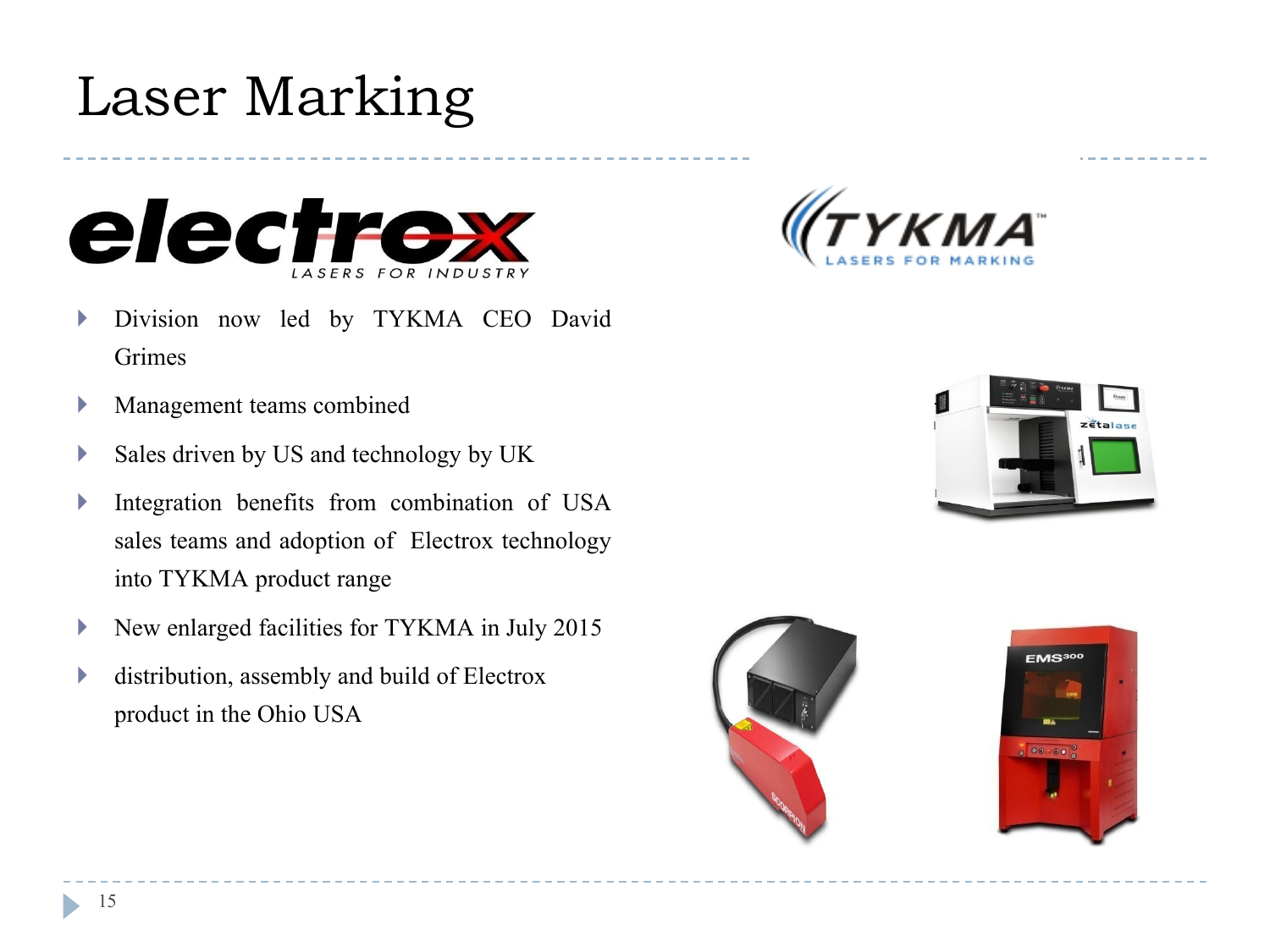# Outlook

- **Fully develop international opportunities for growth through worldwide recognised brands**
- Seek and assess further bolt on acquisitions in selected high growth sectors
- Progressively implement a high product availability, short lead time model across entire group